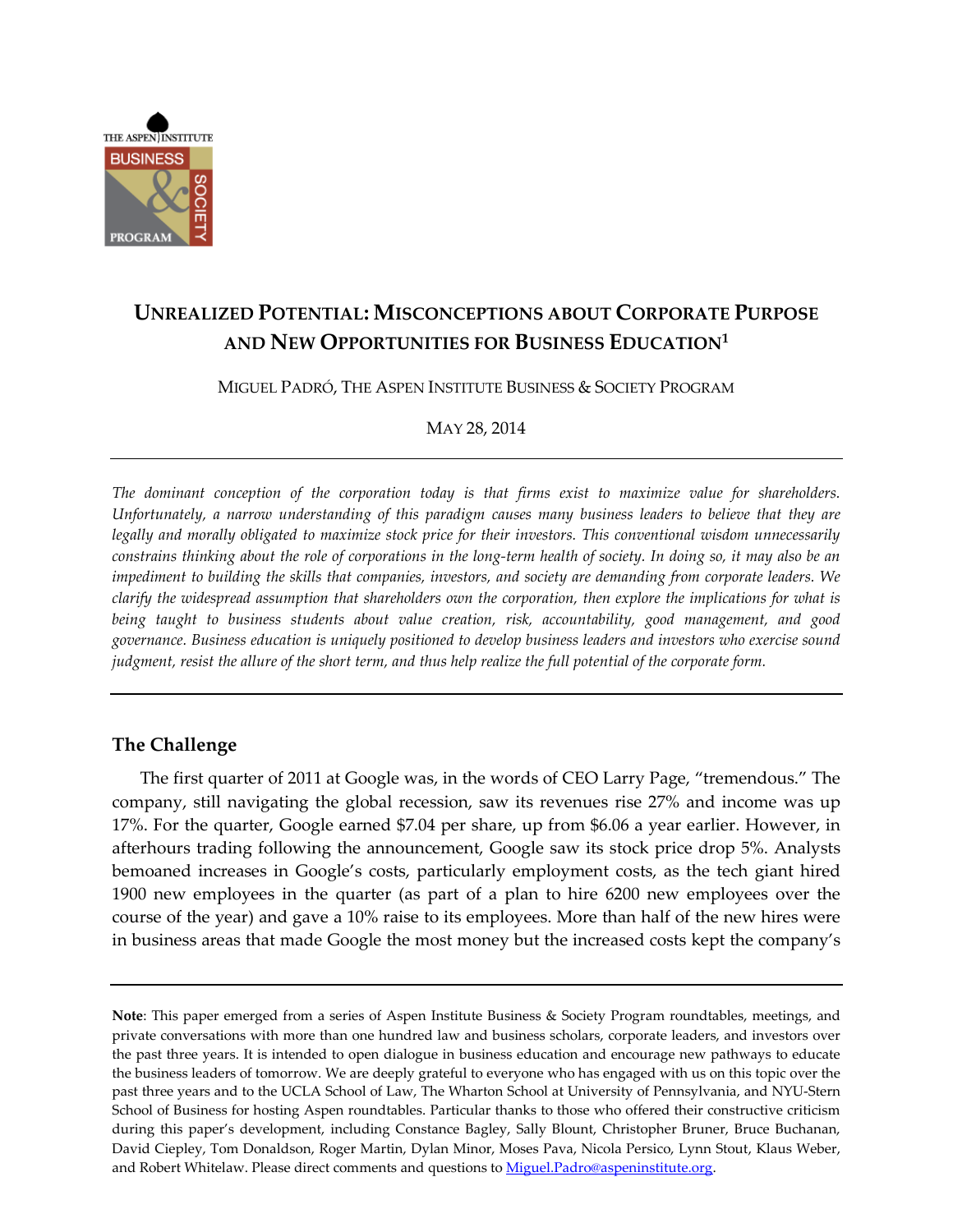earnings per share below analysts' expectations. *The New York Times* reported that when analysts pressed for a justification of the increased spending, Google executives:

*"…stressed that the hiring was necessary to help build emerging products like mobile and [YouTube](http://topics.nytimes.com/top/news/business/companies/youtube/index.html?inline=nyt-org) that will pay off in the long run. Patrick Pichette, Google's chief financial officer, emphasized that Google was disciplined and that all units had to justify their costs.*

*'Everybody that has a cost center has to demonstrate productivity,' he said.*

*That response got a cool reception from analysts. 'They can't continue to invest at this rate because the law of diminishing returns will kick in at some point,' said Ross Sandler, an analyst with RBS Capital Markets."<sup>2</sup>*

Stories like this are not unusual today, and they highlight the tensions facing corporate leaders who are simultaneously being asked to build their companies' long-term prospects while focusing on immediate value for investors. Balancing the need for sound, independent judgment in the C-suite with proper accountability is one of the great challenges facing corporations today.

While corporations are arguably the world's most influential institutions, this influence is accompanied by deep public skepticism about the nature of the corporation, the motivations of its leadership, and its ability to advance the public good. CEOs are among the least trusted leaders in society. Edelman's 2014 Trust Barometer found that only "one in four General Public respondents trust business leaders to correct issues and even fewer – one in five – to tell the truth and make ethical and moral decisions." <sup>3</sup> Small and medium-sized family-owned companies are significantly more trusted than large public corporations. Further, private companies are viewed as more entrepreneurial and innovative than their larger, corporate counterparts.<sup>4</sup>

Such findings are sobering given the potential for our largest corporations to help solve the great challenges of our day, from developing and scaling clean energy to curing disease. Throughout history, the corporate form has been used for constructive and remarkably diverse purposes: establishing settlements in the New World (Massachusetts Bay Company), building America's first railroads (The Granite Railway Company and The Baltimore and Ohio Railway Company, among others), bringing the automobile to the masses (Ford Motor), treating diabetes (Novo Nordisk), making air travel affordable (Southwest Airlines), and making the world's information accessible and useful (Google). However, an equally powerful narrative of the corporation views it as an engine of income inequality and a threat to the sustainability of our natural environment and the civic institutions charged with protecting society's interests. Both of these narratives hold a fair share of truth and are deeply rooted in historical experience.<sup>5</sup> And yet both assessments are incomplete on their own.

Conventional wisdom unnecessarily constrains thinking about the role of corporations in the long-term health of society. In doing so, it may also be an impediment to building the skills that society, companies, and investors are demanding from corporate leaders. New perspectives are required to develop businesses and leaders capable of achieving the potential of the corporation, both in relation to business and to society. Business education has an important,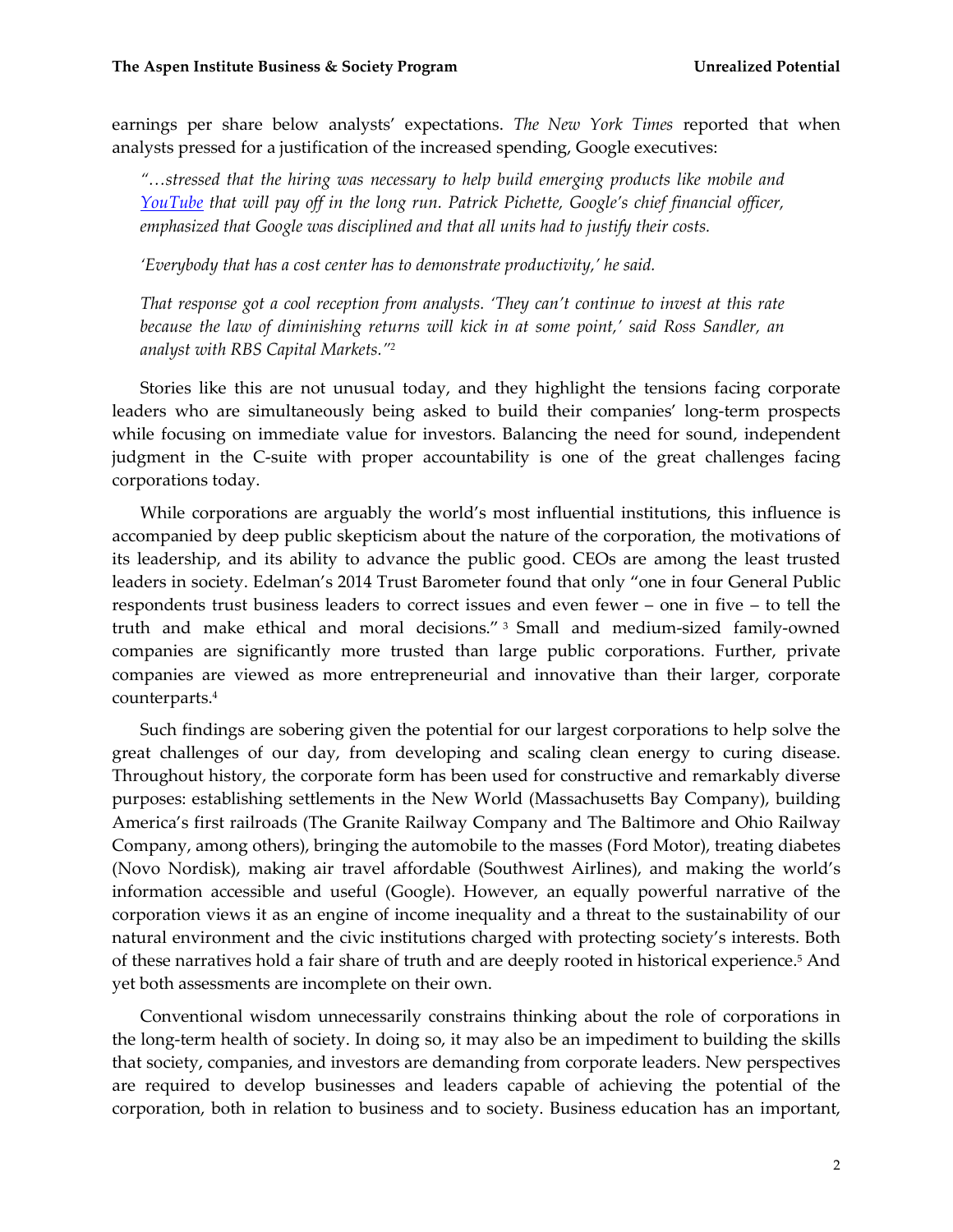and perhaps underappreciated, role to play in bringing business, investors, and society into a more constructive union.

#### *The Role of Business Education*

Business education is uniquely positioned to develop business leaders and investors who exercise sound judgment, resist the allure of the short term, and thus help realize the full potential of the corporate form. Broadening the way graduate (MBAs) and undergraduate business majors<sup>\*</sup> are trained to think about corporate purpose is a critical step toward realizing this potential.

Undoubtedly, the real world complexity of the modern corporation invites simplifying heuristics to help managers focus on business. In the words of one business scholar, "Think how hard it would be to teach that class [strategy] if every case you talk about, you're saying, well what is the real purpose of Walmart? What are we really about?"<sup>6</sup> However, simplification that masks the complexity of the modern corporate environment can create blind spots for managers and may inadvertently impede, rather than enhance, managerial excellence. Herein lies a great challenge and opportunity for business education: developing business leaders who can manage to complexity, while offering clarity of purpose to investors, employees, customers, and to society as a whole.

The dominant conception today is that corporations exist to maximize value for shareholders.<sup>7</sup> Unfortunately, a particularly narrow understanding of this paradigm leaves many MBAs believing that they are *legally and morally obligated* to maximize stock price for their investors. Over three years of dialogue among and with scholars, business practitioners, and investors, we have observed deep concern that such a view is not only untrue as a matter of law, but unwise as a practical business matter. Unfortunately, the narrow paradigm persists strongly throughout business education and surprisingly little new thinking about corporate purpose has emerged from the business academy for some time.

By revisiting our understanding of corporate purpose, the accountability of business leadership, and the role of business education in maximizing the potential of corporations to make positive contributions, this paper hopes to encourage such new thinking.

## **Clarifying Our Understanding of Corporations**

 $\overline{a}$ 

In this section we clarify the widespread belief that shareholders own the corporation, then explore the implications for what we teach business students about value creation, risk, accountability, good management, and good governance, particularly for corporations in the United States.<sup>8</sup> To this end, we identify four key points about corporations and the relationship between business leadership and shareholders:

*1. In the United States, a corporation is not the property of its shareholders.*

<sup>\*</sup> As shorthand in this briefing, we refer to all graduate and undergraduate students of business as MBAs (Masters of Business Administration).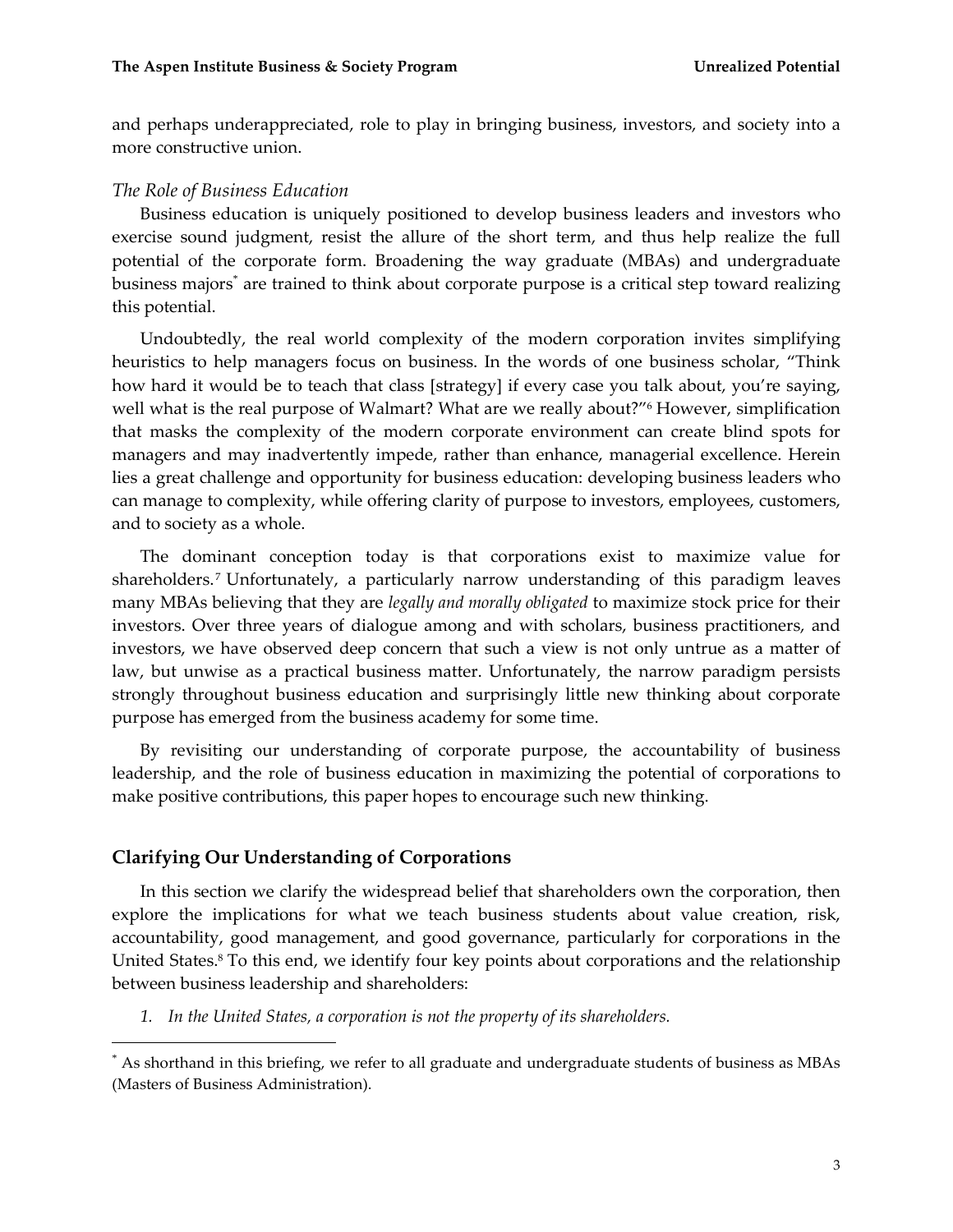- *2. In practice, maximizing shareholder value is not a clear objective because shareholders' interests and time horizons are diverse, not homogeneous.*
- *3. Delaware corporate law's "schizophrenia"<sup>9</sup> regarding corporations is a feature, not a flaw. It provides flexibility for rethinking the nature and distribution of risk in today's corporate environment and for the design of innovative business models and governance arrangements appropriate to changing context.*
- *4. The law does not dictate corporate purpose; purpose is a choice. Corporate purpose is a foundational business decision that can and should be defined clearly at the firm-level and communicated to shareholders, employees, customers, and others directly impacted by a corporation.*

The following discussion examines each of these points in turn, using historical, academic, and legal arguments to clarify conceptions of corporate purpose and the relationship between shareholders and corporations.

#### *1. In the United States, a corporation is* not *the property of its shareholders.*

A corporation, by definition, is not owned by anyone, just as towns, universities, and monasteries (all themselves forms of corporations) are not owned by anyone. A corporation is a distinct entity that owns property; it is not property itself.<sup>10</sup> Managers of the corporation are charged with controlling the use of the corporation's assets in the best interest of the corporation (not for their own personal interests), while shareholders are granted a set of economic rights and a role in governing the corporation. This is not an historical accident. It is a design feature of the corporate form.

Despite its ubiquity in modern society, the business corporation represents a paradox for capitalism. The corporation has come to dominate the free enterprise system by breaking the rules and constraints of private property through a government intervention: the granting of a corporate charter. In this sense, corporations are born of government, yet live in markets. They are neither fully private nor public.<sup>11</sup> The corporation differs from proprietorships or traditional partnerships, forms of business which can be established through private contract, are actually owned, and hew more closely to the logic of private property. Therefore, traditional theories of the firm based on property rights offer an incomplete, and perhaps misleading, understanding of corporations.

Even among the most sophisticated corporate thinkers, the corporation defies simple description. William Allen, former Chancellor of the Delaware Chancery Court, has described corporate law as "schizophrenic,"<sup>12</sup> given the seemingly inconsistent way it treats corporations as distinct legal entities ("persons") on one hand, while simultaneously granting shareholders distinctive powers in corporate governance. Others have noted corporate law's "enduring ambivalence"<sup>13</sup> when defining the purpose of a corporation. Perhaps it should then come as little surprise that when asked what a corporation is, answers among experts range from a "franchise of government,"<sup>14</sup> to a "nexus of contracts," "a person," and even a "sociopath."<sup>15</sup>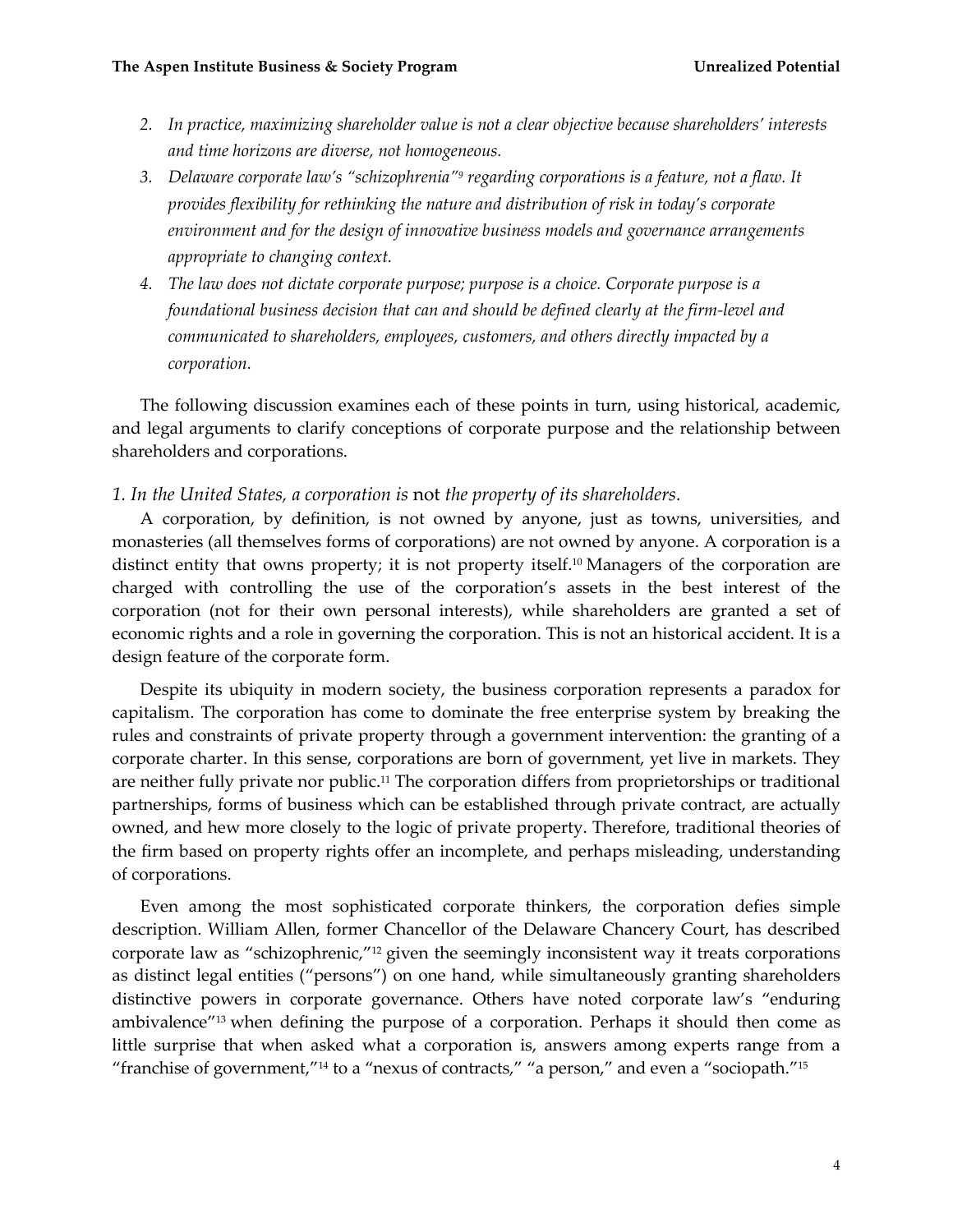The corporation is ownerless *by design* and this design has particular benefits*.* Professor Margaret Blair of Vanderbilt Law has argued that the corporate form's remarkable emergence in the 19<sup>th</sup> century United States was largely the result of its ability to "lock in" capital provided by a number of investors under a unified owner—the corporation—to be deployed for ambitious and risky long-term projects.<sup>16</sup> This ability to lock in capital was made possible by breaking the logic of property ownership and rearranging control, liability, and asset ownership in a unique way.<sup>17</sup> By socializing capital and assets within a corporation, large, long-term projects could be undertaken without risk of the business being dissolved due to an investor pulling their capital out and disrupting operations—a limitation endemic to partnerships. The corporate form allowed capital to be fixed under the ownership of the company itself no matter who held the stock.

This arrangement proved to be enormously attractive for both corporations and investors, and was crucial to the ascent of the United States to a global economic power.<sup>18</sup> It enabled companies to raise and deploy sums of capital to fund growth and expansion not viable under other legal arrangements. The corporation became the form of choice for businesses undertaking major projects such as building roads and canals, mining, or growing capital intensive manufacturing operations—industries that fueled the Industrial Age and the development of our modern economy. More recently, the corporate form has enabled millions of people to save for retirement and college educations by holding relatively small amounts of corporate stock without the risks and responsibilities that would come with owning a business themselves. These benefits, however, were accomplished by creating a different set of rules, conditions, and incentives than those of private property.<sup>19</sup> While many cite the separation of stock ownership and control as the critical *problem* to be solved in corporations, it is also the source of many of the primary *benefits* of the corporate form.

For all of its advantages, the corporation presents an accountability dilemma that has concerned observers and governments for centuries. The very structure of the corporation treats risks and liabilities differently than other property-based forms of business. Neither shareholders who provide capital nor management who control the corporation shoulder the full risks and liabilities that, for example, a sole proprietor of a business would. Neither management nor stockholders can be expected to act like owners because neither shareholders nor management *are* owners. The public which grants the corporation its charter relies on a mix of market pressures, appropriate regulation, the corporation's internal governance structure, and faith in sound corporate leadership to ensure that accountability gaps and opportunities to externalize costs are not exploited.

Moving beyond assumptions of ownership requires a deeper consideration of shareholders, who clearly play an important but also intentionally limited role in corporate governance. Considering that shareholders are both the providers of equity capital and the constituency with the power to oust management, the metaphor of ownership may appear to be a reasonable placeholder for the more complicated truth, but it remains a factual distortion. The limitations of the metaphor of ownership loom particularly large in the modern corporate context.

Thinking of shareholders as owners in today's context masks at least two important factors that impact corporate accountability. The nominal shareholders today are large institutions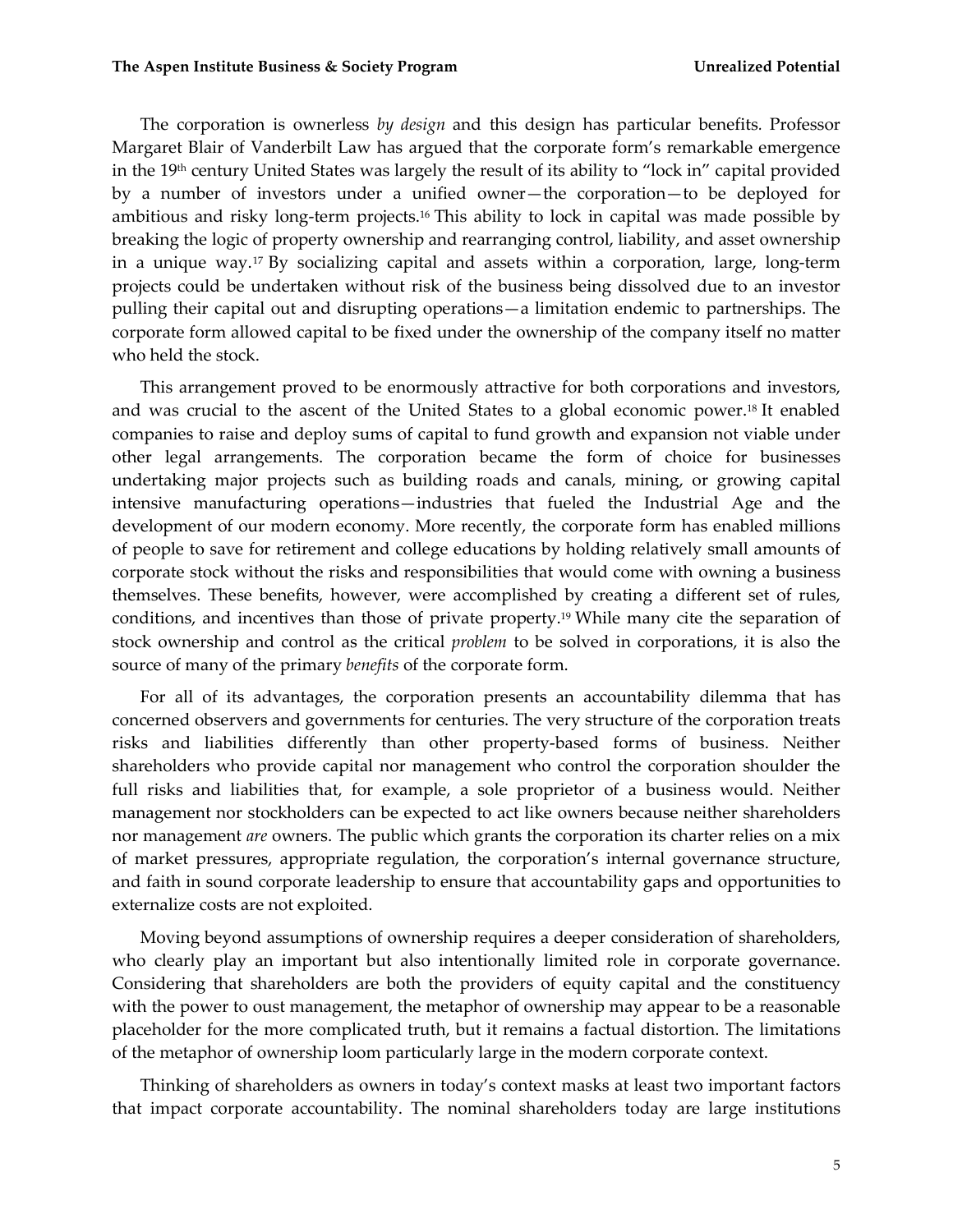investing as agents of average people saving for retirement or college; they are generally not investing their own capital, and thus are not "principals" as agency theory suggests. There are substantive differences between the incentives and pressures shareholders face—and the choices available to them—and those of actual business or property owners. The logic of "ownership," while attractive for its simplicity and familiarity, is insufficient to describe the actual incentives, risks, and pressures that shape the actions of corporate shareholders and management.<sup>20</sup> We ignore these differences to our detriment. This suggests a deep need, and indeed, a rich opportunity to develop theories *specific to the corporate form* to better navigate the unique nature of risk, value, incentives, externalities, accountability, and efficiency *in corporations*. 21

# *2. In practice, maximizing shareholder value is not a clear objective because shareholders' interests and time horizons are diverse, not homogeneous.*

One of the great attractions of the maximizing shareholder value norm has been its potential to simplify decision making for corporate leaders. Yet such simplicity has proven illusory in practice. Many corporate leaders and institutional investors have observed that maximizing shareholder value has too often been interpreted as maximizing short-term share price. Perhaps this is a logical reaction when corporate management is confronted with conflicting signals from investors with different time horizons and motivations. Which investors should they be maximizing value for? At the same time, institutional investors managing retirement and other long-term investments are frustrated by what they see as an overly short-term focus of corporate management fueled by poorly designed stock-based incentive systems that crowd out longer-term thinking and the intrinsic motivations of corporate leaders. Corporate management dedicates significant time and resources to quarterly earnings calls<sup>22</sup> and a media news cycle that is fed with short-term issues often immaterial for long-term value creation. Further, the corporate system is riddled with conflicting notions of what "long term" actually means. Over years of Aspen Institute dialogues we have asked business leaders, investors, and scholars what constitutes "long term" and responses range from one year to a generation.

The challenge of managing to conflicting time horizons is frequently noted by corporate leaders and investors alike. The well-known 2005 study by Graham, Harvey, and Rajgopal found that, "because of the severe market reaction to missing an earnings target… 78% of the surveyed executives would give up economic value in exchange for smooth earnings." Further, they found that, "…55% of managers would avoid initiating a very positive NPV project if it meant falling short of the current quarter's consensus earnings."<sup>23</sup> In 2013, a *McKinsey Quarterly* survey of more than 1100 board members and C-suite executives worldwide found that 63% said the pressure to generate strong short-term results had increased over the previous five years. Forty-four percent said they use a time horizon of fewer than three years in setting strategy. "What explains this persistent gap between knowing the right thing to do and actually doing it?" asked McKinsey CEO Dominic Barton. "In our survey, 46% of respondents said that the pressure to deliver strong short-term financial performance stemmed from their boards they expected their companies to generate greater earnings in the near term. As for those board members, they made it clear that they were often just channeling increased short-term pressures from investors, including institutional shareholders."<sup>24</sup>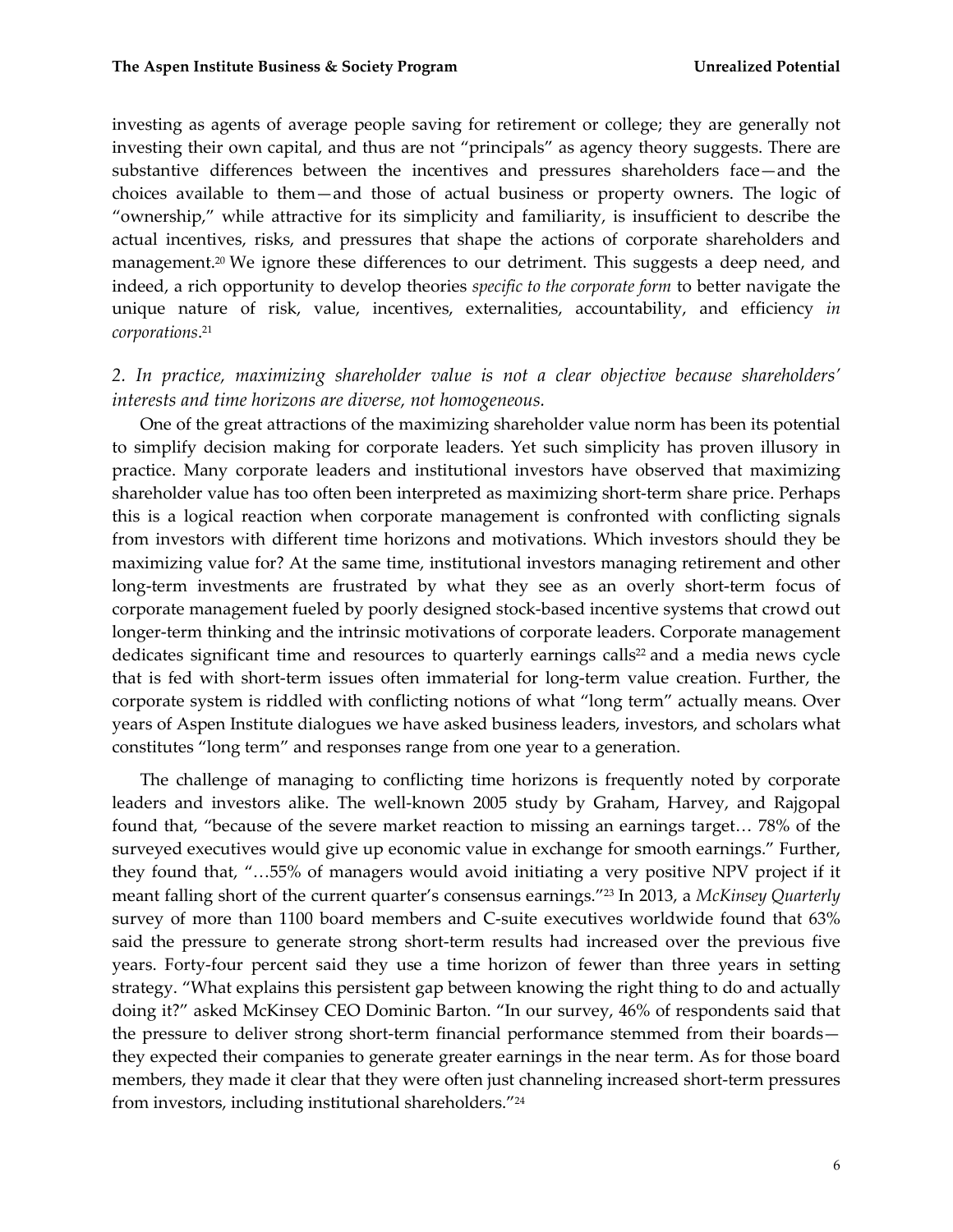Describing the complexity of interpreting today's shareholders' interests, one business scholar recently noted, "…the dimensions that are relevant are not so much individuals vs. institutions. It's all institutions now.…[For] the average company, 75% of their shares are owned by institutions. Mom and Pops mostly don't exist. So we can rule them out. It's really, 'What do the institutions think?' And there the diversity is peculiar. I don't think we really understand yet what those interests look like." 25

The variability of investor interests and time horizons underscores the importance of a corporate leader's ability to rise above the interests of different factions and exercise independent judgment on a correct long-term course of action for the company.

In U.S. corporate law, the Business Judgment Rule allows the board and management to exercise judgment for the health of the enterprise, in good faith, and to make mistakes (which are inherent to taking risks) without being held legally liable for business losses that may incur. At the same time, the law also imposes duties of care and loyalty on the board and management to ensure that corporate assets are deployed in the best interests of the corporation and not to advance the personal interests of directors and management. Corporate managers surely should attend to the political and market power of shareholders and pay attention to the useful information that shareholders offer, but sound business leadership requires the ability to exercise independent judgment for the long-term health of the corporation and to rise above the demands of shareholders (as well as other corporate constituents such as employees and even customers) when necessary.<sup>26</sup> The interests of the corporation and the interests of shareholders are not synonymous. Indeed, the tensions between these interests are at the heart of corporate governance and many corporate law cases today.

The long-term health of the corporation may be better served by corporate leaders who embrace the discretion afforded them by the law to craft corporate strategy from a clearer, firmspecific purpose. A clearly articulated corporate purpose accompanied by a clearly articulated strategy and business model for achieving that purpose provides a framework for independent judgment and transparent communications to investors about the long-term value drivers of the business. Since such clarity can only come from the individual firm-level, it is useful for business students to grapple with the variability and vast potential for the corporate form, as well as the real tensions, pressures, and choices that encourage or undermine sound, *long-term* business judgment.

*3. Delaware corporate law's "schizophrenia"<sup>27</sup> regarding corporations is a feature, not a flaw. It provides flexibility for rethinking the nature and distribution of risk in today's corporate environment and for innovative business models and governance arrangements appropriate to different contexts.*

If one is looking for a prescribed purpose for all corporations in U.S. law, it is easy to be left wanting by the law's treatment of corporate obligations to shareholders. There is no requirement, for example, in Delaware's corporate code for management to maximize value for shareholders. Under normal operating conditions, the corporation is treated as a distinct legal entity, controlled by management and its board so long as they take adequate care when making decisions and don't use corporate assets to advance their personal interests. The board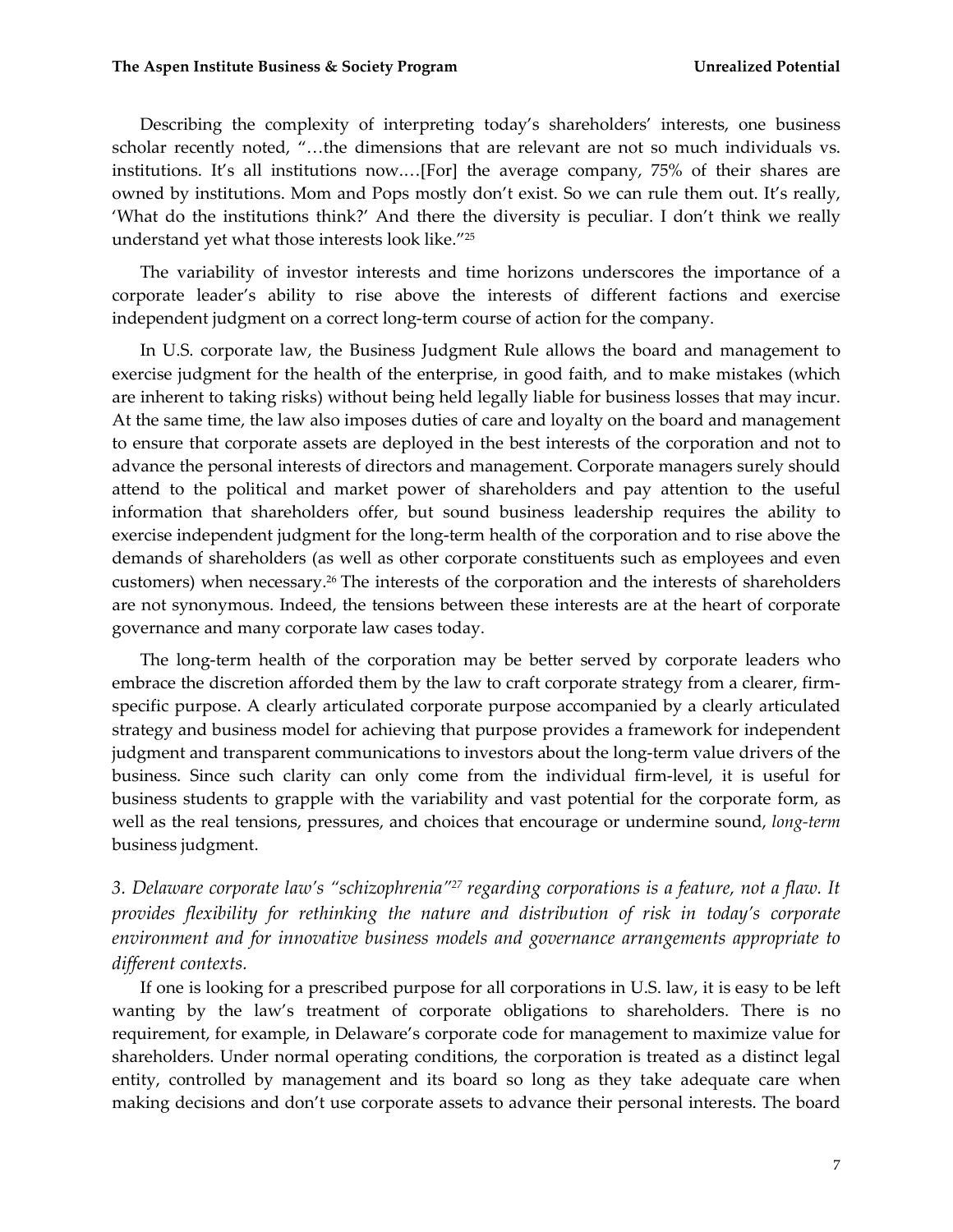is granted legal latitude so broad, for example, that it is under no obligation to accept an unsolicited offer to purchase the company even when that offer includes a substantial premium for shareholders.<sup>28</sup> On the other hand, case law has clearly established unique protections for shareholders such as the requirement to take the highest possible price in a board-initiated sale of the company—the "Revlon standard"—and for protecting shareholders from the corporation being used to advance the personal agendas of management.<sup>29</sup>

Why then do shareholders enjoy distinct powers in the corporation relative to other constituents? One influential theory argues that corporate law protects shareholders because they are viewed as particularly vulnerable "residual claimants." Shareholders don't control the corporation and don't negotiate individual contracts with the corporation and so are unprotected if things go bad for a company due to irresponsible management. Their vulnerability justifies special protection during a board-initiated sale and also, some theories argue, makes shareholders uniquely qualified, both practically and morally, to monitor management; the role of shareholders as the check on management is justified, not because of shareholder power as owners, but rather because of their relative vulnerability among other constituents.

The underlying logic that those who bear great risk in the corporate enterprise are particularly attuned to monitor management is compelling, but the assumptions about who bears risk in a modern corporate context warrant deeper consideration. As described previously, the corporate form, by design, *reduces* risk for shareholders *because* they don't own the corporation. Modern investment strategies, from portfolio diversification to hedging, are employed explicitly to reduce risk for shareholders. Modern stockholding is primarily conducted by enormous investing institutions (many of them corporations themselves) investing other peoples' money, not their own. The growing popularity of index investing reduces the risk that any single under-performing company will meaningfully impact the investor. What cumulative effect do strategies that *reduce* risk for shareholders have on their ability to monitor corporate management? In liquid markets dominated by highly diversified investors, do shareholders have incentive to sufficiently fulfill the monitoring role on their own? If risk-bearing is the fulcrum on which the right and the ability to monitor corporate management rest, might other risk-bearing constituents also play valuable roles in corporate accountability?

These questions suggest promise in developing a deeper understanding and responsiveness to the levels and nature of the risks borne by the various contributors to the corporate enterprise, including different kinds of shareholders. Further research into the shifting, contextspecific dynamics of risk and uncertainty $30$  may also yield useful insight. For example, in periods of high unemployment or under conditions in which employees lack leverage to negotiate contracts, how might employee voice be harnessed in corporate governance to improve corporate accountability and efficient capital allocation?<sup>31</sup>

*4. The law does not dictate corporate purpose: purpose is a choice. Corporate purpose is a foundational business decision that can and should be defined clearly at the firm-level and*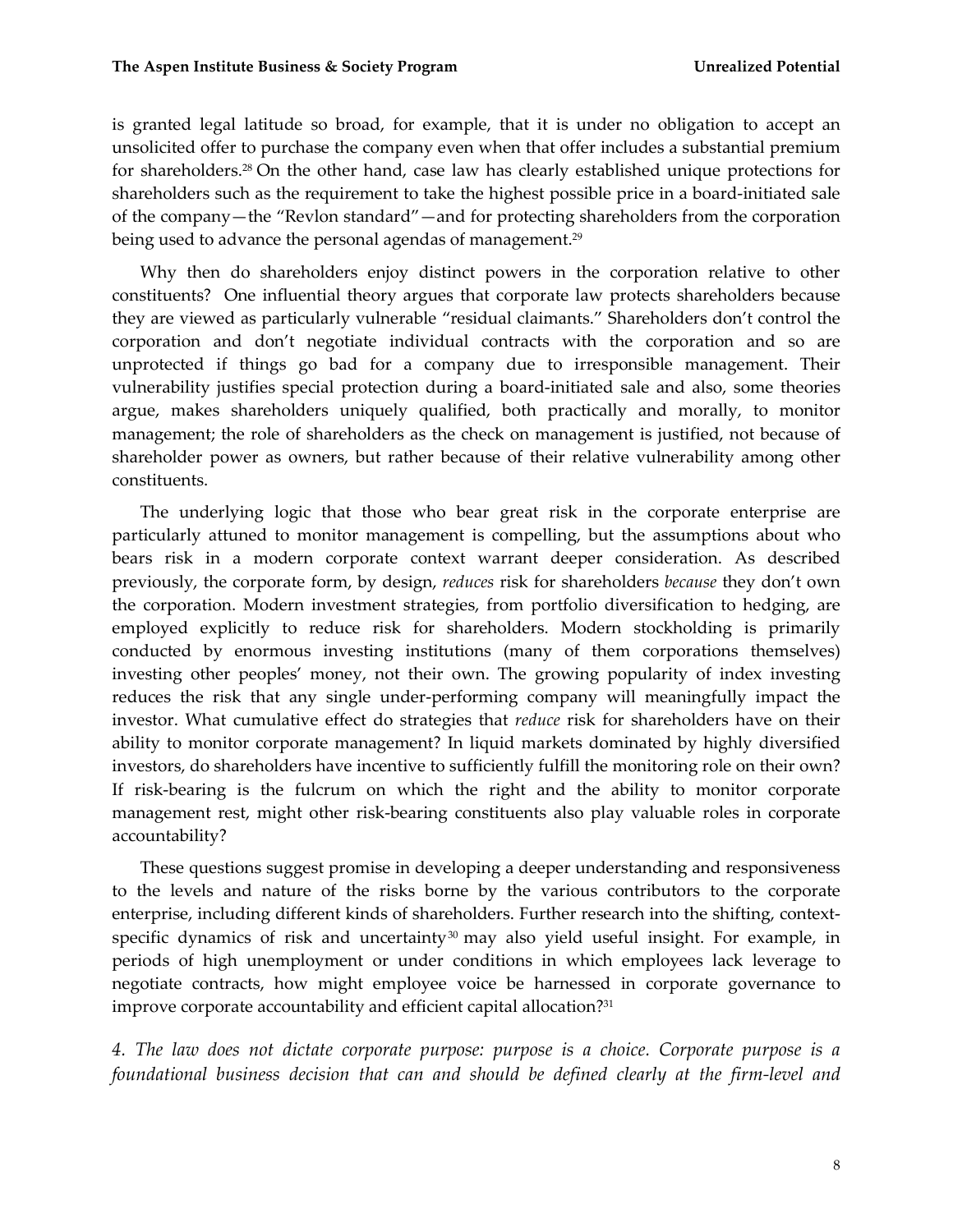*communicated to shareholders, employees, customers, and others directly impacted by a corporation.*

Delaware corporate law, among the most shareholder-friendly corporate law in the United States, remains "fundamentally ambivalent" about defining the purpose of corporations.<sup>32</sup> As a legal matter, the extent of shareholder power and management's discretion is constantly evolving. Despite volumes of case law, the precise boundaries of the responsibilities of management to the corporation and shareholders remain elusive. Simply put, the law does not dictate corporate purpose.

Delaware's corporate code states that corporations "can be formed to conduct or promote any lawful business or purposes." $33$  Within the corporate charter, corporations are often required to state their purpose, though, as Cornell Law Professor Lynn Stout observes, "the overwhelming majority of corporate charters simply state that the corporation's purpose is to do anything lawful."<sup>34</sup> The law's ambivalence places the onus on corporate management to clearly communicate the purpose, goals, strategy, and values of their organization to investors, employees, and communities and to be held accountable for them. Business leaders need the skills, tools, and frameworks to conceive of corporate purpose and then develop relevant longterm strategy, identify long-term risks, and communicate the strategy and risks. Likewise, investors need tools to understand how a company translates its purpose into its business model, what the drivers of value are for different companies, in different industries and markets, at different stages of corporate life.

Great opportunity exists for MBAs who see the corporation not merely as a vehicle for *distributing* financial surplus to shareholders, but as a tool to *create* true long-term value.<sup>35</sup> Corporate purpose is a strategic and ethical decision with broad implications for company performance and all who are affected by management's choices. The law defers to the board and management to define their organization's purpose and harness its potential—a privilege and responsibility many overlook to the detriment of the company, its investors, employees, and society.<sup>36</sup>

#### **Rethinking Corporate Potential in Business Education**

The business corporation is rife with ambiguity thanks to a legal structure that lacks the built-in risk/reward accountability that comes with business ownership. To the extent that the shareholder value maximization norm continues to be narrowly or uncritically imparted on business students, business education is missing an important opportunity to develop skills that corporate leaders need to exercise sound judgment that modern society, shareholders, and employees require.

The tendency to oversimplify the corporate form is understandable. The metaphor of shareholder-ownership of a corporation offers an illusion of clarity but it is misleading. In practice, senior executives frequently lament the expectation that they treat shareholders as owners, and long-term shareholders are frustrated by managers who seem unable to communicate their long-term strategy. Neither companies nor investors are getting the business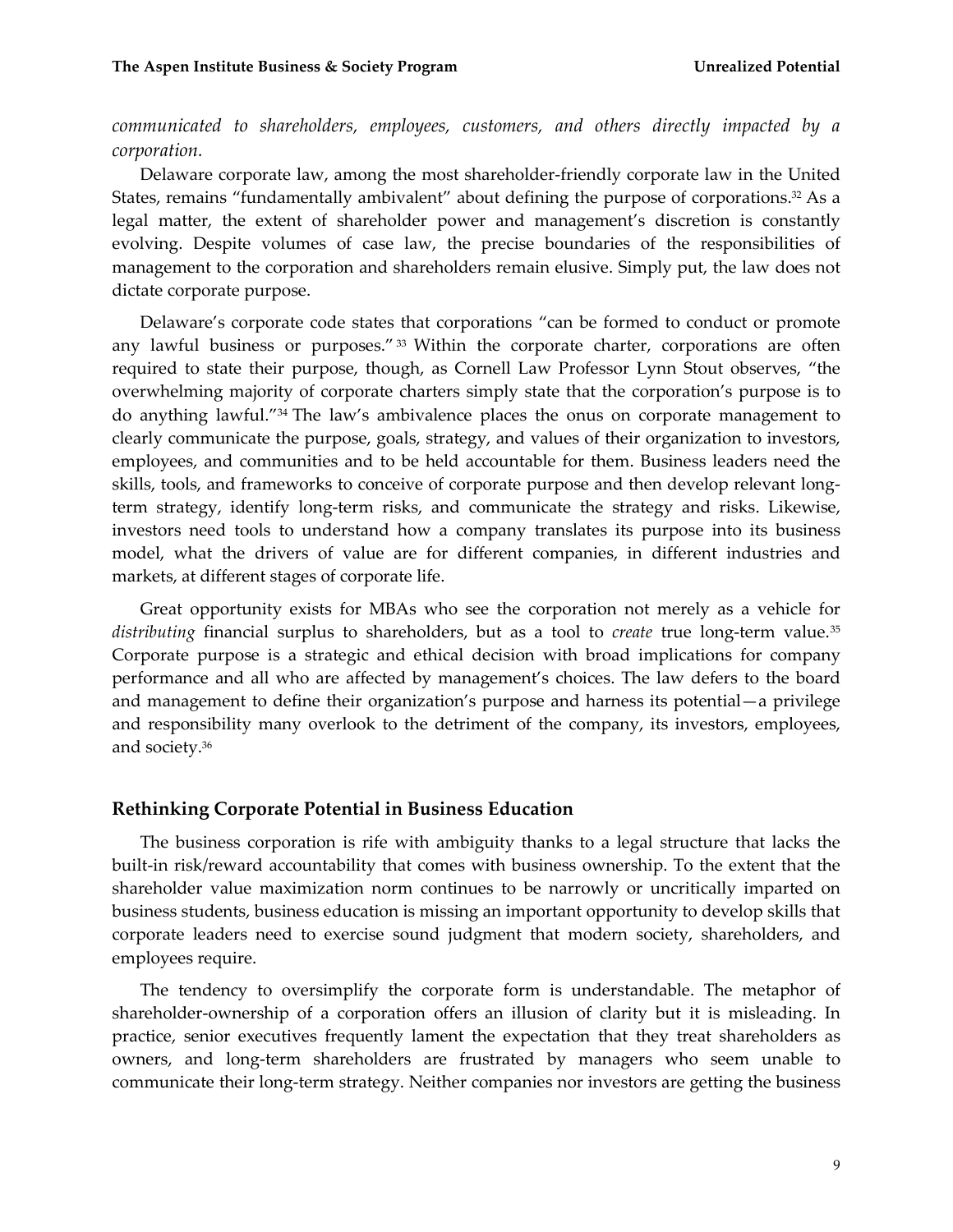leadership they demand and deserve when short-term financial performance crowds out consideration of the long-term drivers of value or blinds managers to longer-term risks.

Still, perhaps the greatest source of discontent with business leadership today comes from the public at large. The last three decades of shareholder empowerment have been accompanied by a perceived explosion in executive compensation and a dearth of shared prosperity. To the extent that shareholder empowerment aligns the interests of CEOs with investors by pushing aside the best interest of other constituents and the public, it will continue to erode public trust and invite greater regulatory oversight.

In this light, corporate law itself must be understood as an important, yet incomplete, accountability mechanism. While corporate law both constrains corporate management and sets limits to shareholder power in the corporation, it is insufficient to ensure corporate managers focus on the long-term drivers of their business. Shareholder power is likewise an insufficient protection for society from the full downsides of harmful corporate activity and provides often conflicting incentives for long-term value creation. The gaps left by the checks and balances designed in the law and regulation must be filled by sound corporate leadership.

Society expects business leaders to be independent yet dutifully accountable, bold yet wise, results-oriented yet long-term focused. In training our future business leaders, business schools are tasked with producing MBAs with skills that enable managers to be decisive, to be solicitous of feedback from a range of constituents, to be judicious in their assessment of risks over all time horizons, and to be courageous in exercising good judgment for the benefit of a host of conflicting interests. The first step toward these educational ends is acknowledging the ambiguity surrounding corporations. Rather than imparting a misleading sense of clarity to business students, a critical examination of the corporation and corporate purpose exposes ambiguity and offers a promising pathway to build the leadership skills that future generations of business leaders will require.

Corporate law is "fundamentally ambivalent" about defining the purpose of corporations; it merely sets the acceptable boundaries. Corporate purpose is a business decision that should be clearly defined and communicated by management. Corporations should provide transparency around their purpose to maintain their social license to operate, set investor expectations, guide strategic and ethical choices, and ensure accountability. Business education can play an important role in developing leaders with the skills to make these goals a reality.

#### **Concluding Thoughts**

The design of the business corporation is remarkably flexible. This flexibility presents opportunity to re-shape our thinking about corporations to better fit changing market and social contexts.<sup>37</sup> Yet, the logic of shareholder "ownership" and other short-hand ways of interpreting US corporate law impede robust exploration of the business corporation's full potential. The characteristics of modern corporations and shareholders call for a reassessment of who bears risk, contributes to value creation, and is best positioned to ensure corporate accountability and what business students are consequently taught.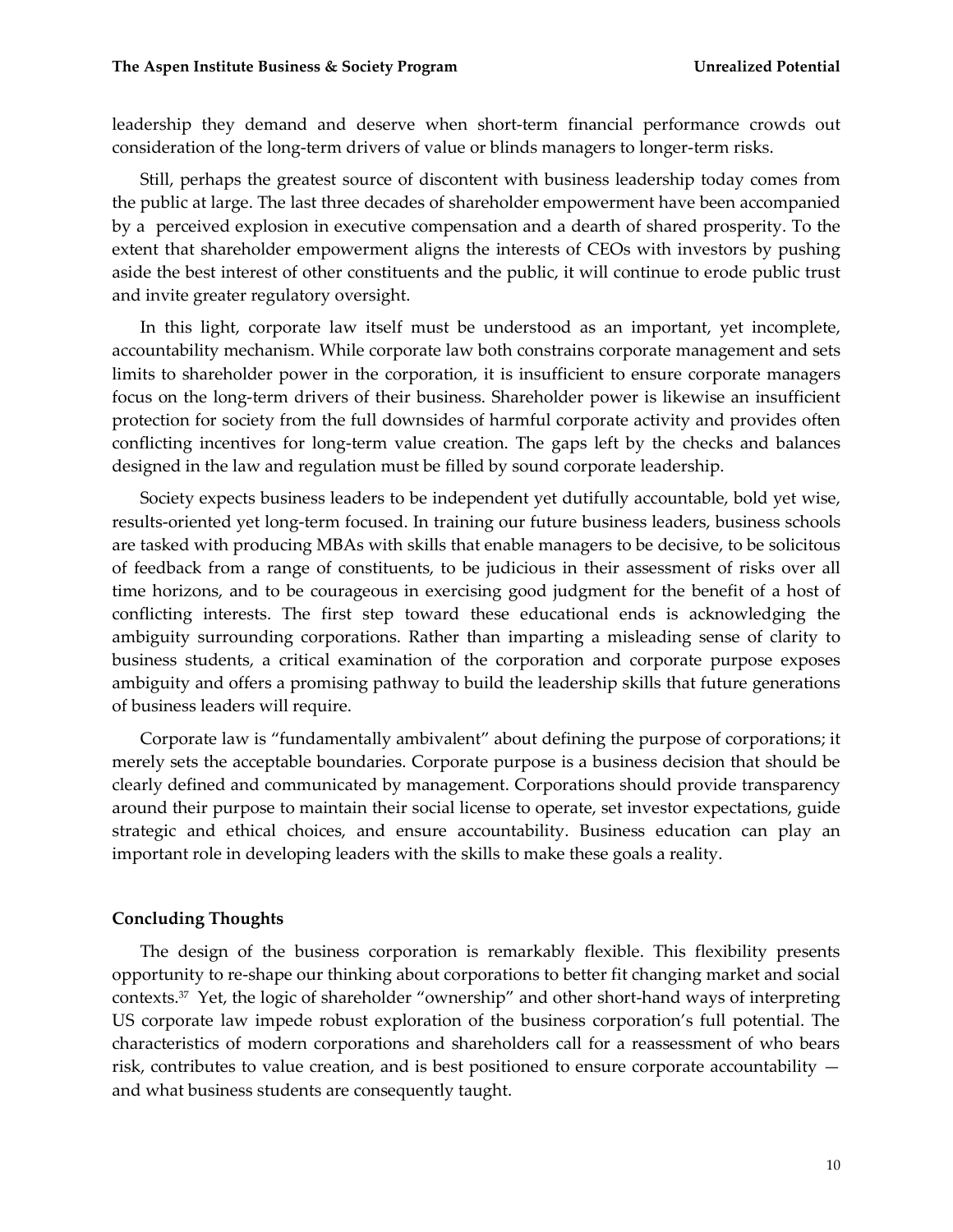In order for capitalism to properly calibrate corporate accountability, efficiency and fairness, it may require new norms that focus on a deeper understanding of how long-term value is created. While financial surplus is certainly one vital sign of corporate health, it offers little insight into the ability of a corporation to create financial and other forms of value in the future. Business education can play a central role in developing tools and frameworks that help managers interpret, prioritize, and respond to the full range of factors that collectively create value.

Market forces, public sentiment, labor and consumer pressure, and other areas of law (environmental, labor, human rights, anti-trust, etc.) also have a potentially constructive role to play in aligning the great capacities of corporations with the long-term health of society. Today's distrust of corporate management reflects a growing unease that the corporate form is being abused to privatize gains for a few while socializing costs and downside risks on to society. To the extent that shareholder power has grown at the expense of broader civic and social interests, the shareholder value maximization norm may have inadvertently weakened manager accountability and the quality of corporate leadership rather than strengthened it. Dividing power in the corporation between two constituencies who bear far less downside risk for their choices than owners who control other forms of business still leaves the accountability dilemma endemic to the corporate form unresolved.

This introduces a multitude of questions. How then do we ensure that the privileges granted to the corporation, its management, and shareholders are used to produce positive-sum value for society and not to simply enrich some at the expense of others? Is it appropriate or fair to require management to be solely accountable to shareholders, shareholders who are protected from the full downside risks of corporate decisions, who enjoy a range of protections and market power other stakeholders do not, and who stand to profit from companies externalizing costs? Might other constituents who bear risk in the corporation offer additional useful information to managers and markets to help ensure both better long-term corporate performance and accountability? What kinds of management behavior and outcomes should be incentivized? How might such outcomes be measured?

Such questions call for new, broader thinking about corporate purpose, how we define and measure risk and value creation in business, how we measure the performance of corporate leaders, how we distribute the rewards for increased corporate productivity, and how we improve accountability, incentives, and regulation. In exploring questions of corporate purpose more deeply in their research and the classroom, business faculty can shape MBAs into leaders able to more fully realize the vast potential of the corporation, both for their own success and for the long-term health of society.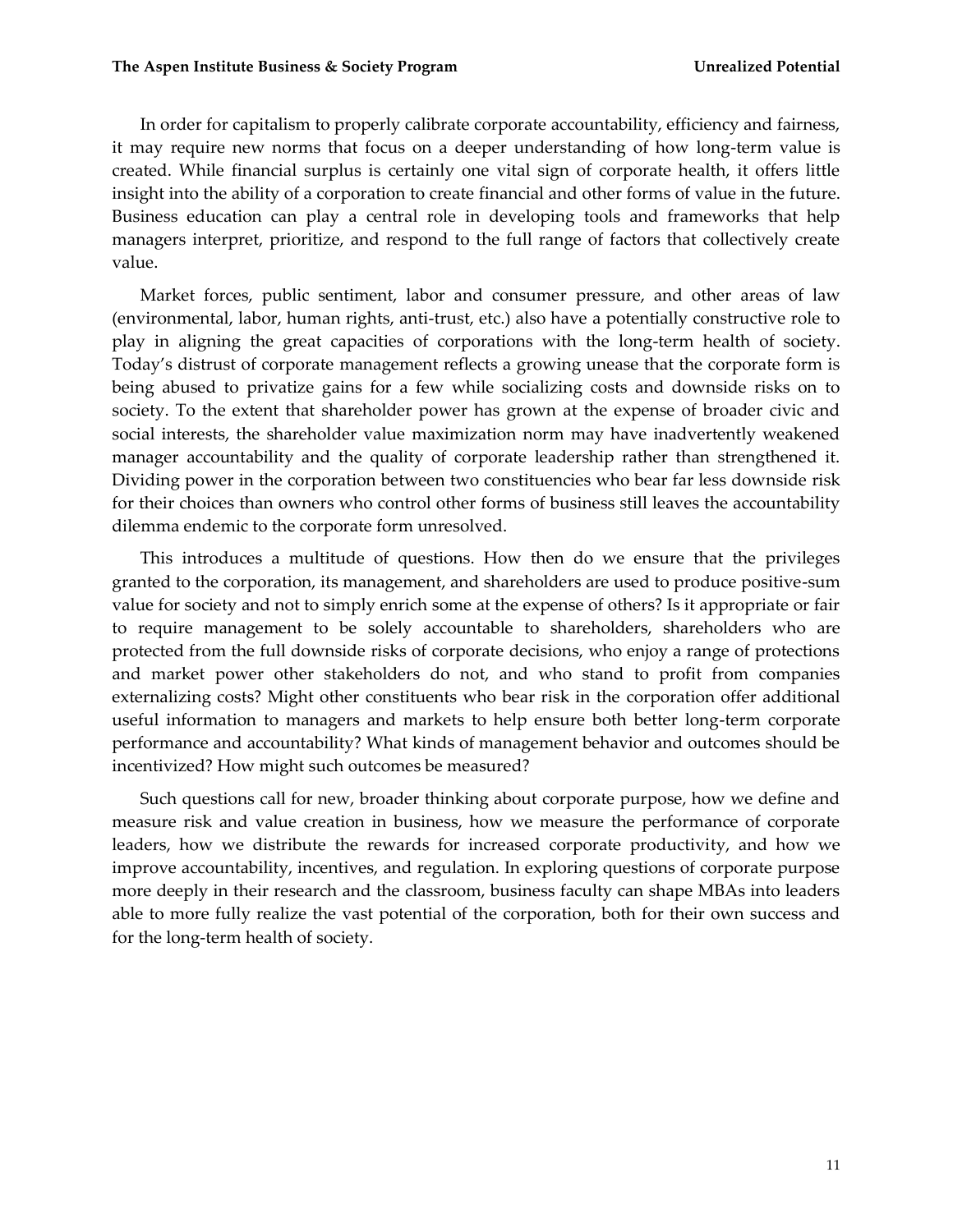## **Endnotes**

 $\overline{a}$ 

<sup>1</sup> This paper focuses on US corporate law, although we believe the themes of this paper apply more broadly. Though corporate law varies across jurisdictions, the basic structural features of the corporate form remain quite consistent across the globe. For a concise summary, see "Summary: Fundamental Rules of Corproate Law", The Modern Corporation, accessed May 15, 2014 [http://themoderncorporation.wordpress.com/company-law-memo/;](http://themoderncorporation.wordpress.com/company-law-memo/) For a detailed exposition see: John

Armour, Henry Hansmann, and Reinier Kraakman, "The Essential Elements of Corporate Law." Oxford Legal Studies Research Paper No. 20/2009; Yale Law, Economics & Public Policy Research Paper No. 387; Harvard Law and Economics Research Paper No. 643; Harvard Public Law Working Paper No. 09-39; ECGI - Law Working Paper No. 134/2009. Available at SSRN: [http://ssrn.com/abstract=1436551;](http://ssrn.com/abstract=1436551)

<sup>2</sup> Verne G. Kopytoff, "Revenue Rises at Google but Profit Misses Forecasts and Analysts Point to Spending," *The New York Times,* April 14, 2011.

<sup>3</sup> 2014 Edelman Trust Barometer, "Trust in Business," accessed May 7, 2014, [http://www.edelman.com/insights/intellectual-property/2014-edelman-trust-barometer/trust-in-business/.](http://www.edelman.com/insights/intellectual-property/2014-edelman-trust-barometer/trust-in-business/)

4 Ibid.

<sup>5</sup> See: David Rothkopf, *Power Inc*.:*The Epic Rivalry Between Big Business and Government--and the Reckoning That Lies Ahead,* Farrar, Straus and Giroux, 2012.

<sup>6</sup> The Aspen Institute, "Unpacking Corporate Purpose: A Report on the beliefs of executives, investors and scholars", conducted by The Keller Fay Group for the Aspen Institute Business & Society Program, May 2014, pg 34. [www.aspeninstitute.org/UnpackCorporatePurpose](http://www.aspeninstitute.org/UnpackCorporatePurpose)

7 Ibid. See also Darrell West, "The Purpose of the Corporation in Business and Law School Curricula," Brookings Institution, July 2011 and Jia Lynn Yang, "Maximizing Shareholder Value: The Goal that Changed Corporate America*," The Washington Post*, August 26, 2013.

<sup>8</sup> Although we sometimes refer to "U.S." corporate law, each corporation (other than national corporations, such as some banks) is incorporated in a specific state, which has its own specific statutes concerning the formation and governance of corporations incorporated in that state. Nonetheless, there are many common provisions that form the basis of much of the analysis in this briefing. Because most large American public corporations are incorporated in Delaware and many states have patterned their statutes and base their case law on Delaware law, we pay particular attention to that jurisdiction.

<sup>9</sup> William Allen, "Our Schizophrenic Conception of the Business Corporation," *Cardozo Law Review,* 14. 261 (1992).

<sup>10</sup> See: Frank H. Easterbrook and Daniel Fischel, *"The Economic Structure of Corporate Law",* 36-39 (1991); for a shorter argument of this point, see: Stephen Bainbridge, "Once more with feeling: Shareholders Don't Own the Corporation," March 5, 2010. Accessed May 7, 2014, *ProfessorBainbridge.com* [http://www.professorbainbridge.com/professorbainbridgecom/2010/03/once-more-with-feeling](http://www.professorbainbridge.com/professorbainbridgecom/2010/03/once-more-with-feeling-shareholders-dont-own-the-corporation.html)[shareholders-dont-own-the-corporation.html.](http://www.professorbainbridge.com/professorbainbridgecom/2010/03/once-more-with-feeling-shareholders-dont-own-the-corporation.html)

<sup>11</sup> David Ciepley, "Beyond Public and Private: Toward a Political Theory of the Corporation," *American Political Science Review,* Vol. 107, No 1 (February 2013).

<sup>12</sup> Allen, "Our Schizophrenic Conception of the Business Corporation."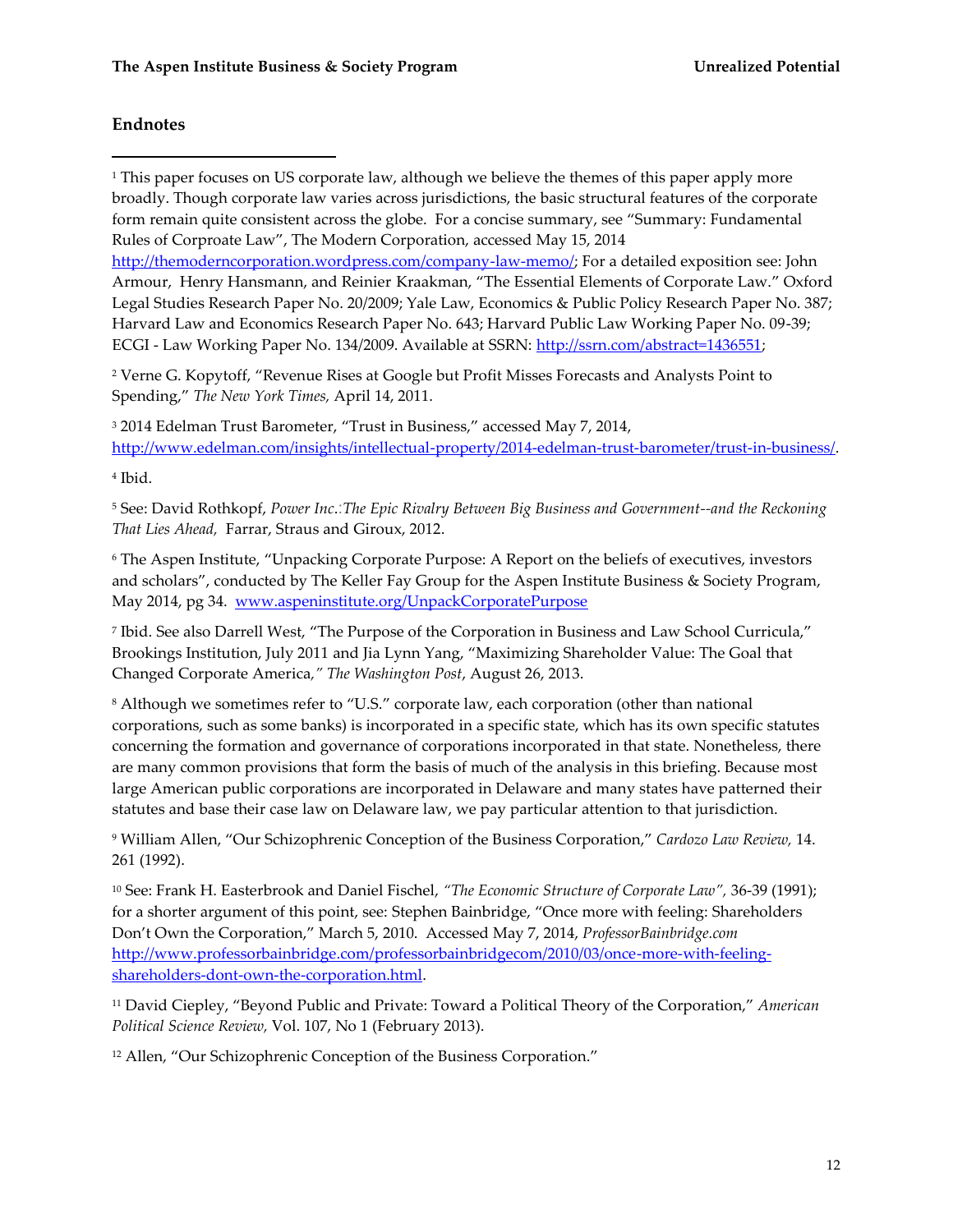$\overline{a}$ 

<sup>13</sup> Christopher Bruner, "The Enduring Ambivalence of Corporate Law," *Alabama Law Review*, Vol. 59:5:1385 (2008).

<sup>14</sup> Ciepley, "Beyond Public and Private: Towards a Political Theory of the Corporation"

<sup>15</sup> *The Corporation,* directed by Mark Achbar and Jennifer Abbott (2003), based on the book, *The Corporation: The Pathological Pursuit of Profit and Power*, by Joel Bakan.

<sup>16</sup> See: Margaret M. Blair, "Locking in Capital: What Corporate Law Achieved for Business Organizers in the Nineteenth Century," *UCLA Law Review*, Vol. 51, No. 2, pp. 387-455, (2003); Henry Hansmann, Reinier Kraakman, and Richard Squire, "Law and the Rise of the Firm" (January 2006); *Yale Law & Economics Research Paper* No. 326. Available at SSRN: [http://ssrn.com/abstract=873507.](http://ssrn.com/abstract=873507)

<sup>17</sup> Blair, "Locking in Capital: What Corporate Law Achieved for Business Organizers in the Nineteenth Century."

<sup>18</sup> Ralph Gomory and Richard Sylla, "The American Corporation," *Dædalus* 142 (2) (Spring 2013).

<sup>19</sup> Dow Votaw, *Modern Corporations*, Prentice-Hall, (1965) p 96-97: "Property consists of a bundle of rights which the owner of property possesses with regard to some thing- rights to possess, use, dispose of, exclude others, and manage and control. The corporate concept divides this bundle of rights into several pieces. The stockholder gets the right to receive some fruits of the use of property, a fractional residual right in corporate property, and a very limited right of control. The rights to possess, use, and control the property go to the managers of the corporation."

<sup>20</sup> Christopher Bruner, "Conceptions of Corporate Purpose in Post-Crisis Firms*," Seattle University Law Review*, Vol. 36, No. 2, (2013), p. 527. Bruner observes that shareholders are the constituency who benefit most from risk-taking while being protected substantially from the downsides of those risks. This stands in sharp contrast to how we traditionally think of ownership in which the risk and reward are bundled together.

<sup>21</sup> David Ciepley has argued, for example, that "corporations need to be placed in a distinct category  $$ neither public nor private, but 'corporate'—to be regulated by distinct rules and norms." See: Ciepley, "Beyond Public and Private: Towards a Political Theory of the Corporation."

<sup>22</sup> Peggy Hsieh, Tim Koller, and S.R. Rajan, "The Misguided Practice of Earnings Guidance," *McKinsey on Finance*, (Spring 2006).

<sup>23</sup> John R Graham, Campbell R Harvey and Shiva Rajgopal, "The Economic Implications of Corporate Financial Reporting," *Journal of Accounting and Economics*, v 40, (December 2005), 3-73, [http://www.nber.org/papers/](http://www.nber.org/papers/%20w10550) w10550.

<sup>24</sup> Dominic Barton and Mark Wiseman, "Focusing Capital on the Long-Term," *Harvard Business Review*, (January 2014), [http://hbr.org/2014/01/focusing-capital-on-the-long-term/ar/1.](http://hbr.org/2014/01/focusing-capital-on-the-long-term/ar/1)

<sup>25</sup> The Aspen Institute, "Unpacking Corporate Purpose: A Report on the beliefs of executives, investors and scholars" pg 28.

<sup>26</sup> It is notable that prominent critics and advocates of the shareholder primacy norm agree that there is no legal obligation for managers to maximize share price. Advocates of greater shareholder power believe that greater accountability to shareholders offers the strongest incentives for sustained corporate performance. See: Lucian Bebchuk, "The Case for Increasing Shareholder Power," *Harvard Law Review*, Vol. 118, No. 3, pp. 833-914 (January 2005), Harvard Law and Economics Discussion Paper No. 500.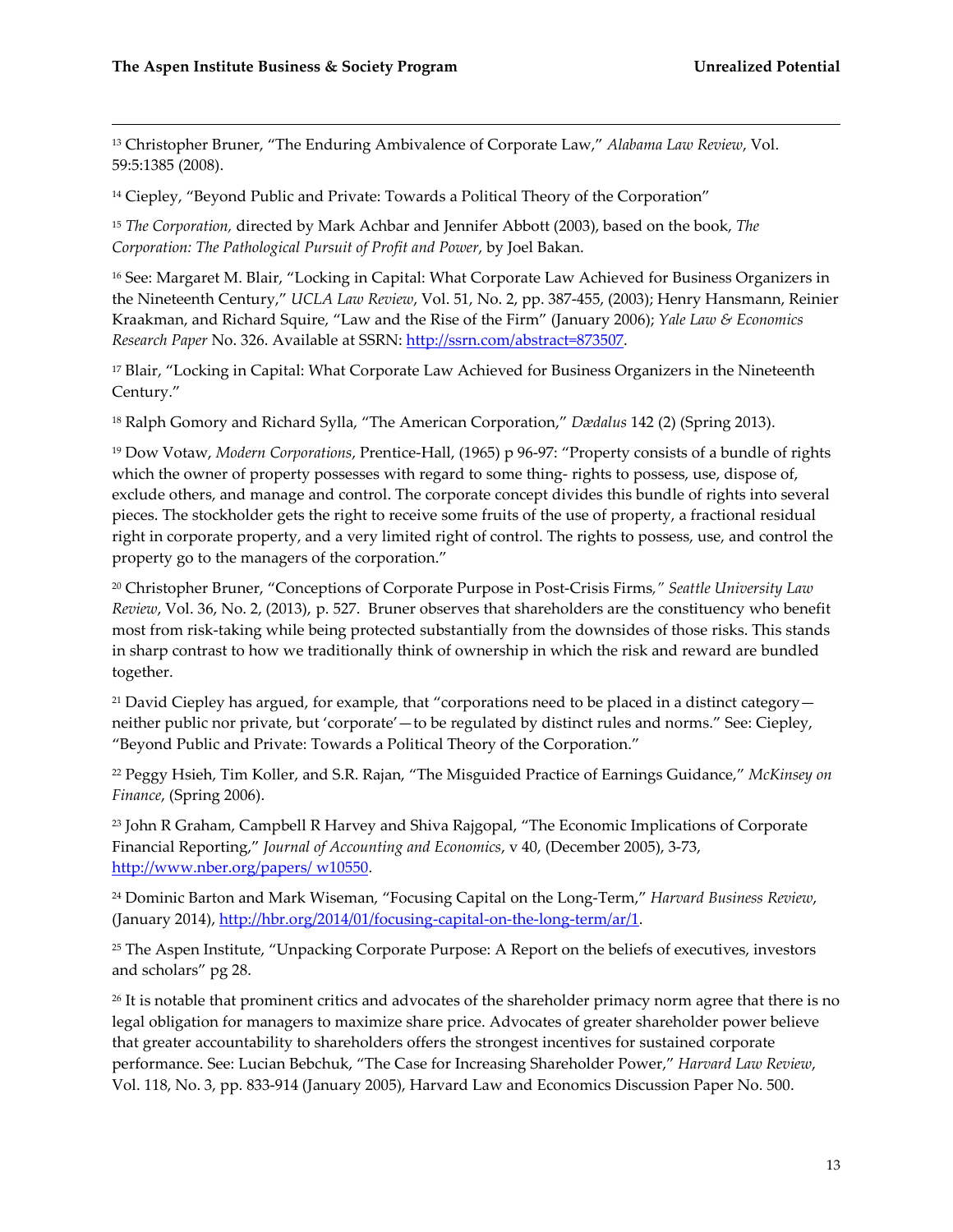Available at SSRN: [http://ssrn.com/abstract=387940;](http://ssrn.com/abstract=387940) Stephen Bainbridge, "Director Primacy: The Means and Ends of Corporate Governance," UCLA School of Law Research Paper No. 02-06, (February 2002); Jonathan Macey, "Sublime Myths: An Essay in Honor of the Shareholder Value Myth and the Tooth Fairy," *Texas Law Review*, Vol. 91 No. 4, March 2013.

Critics of granting greater shareholder control over corporations fear that maximizing shareholder value sets *too low* a bar for corporate leadership, that it too easily leads to the use of short-term share price as a metric of performance, and distracts managers from the drivers of sustained business performance. See: Margaret Blair, *Ownership and Control,* Washington DC, The Brookings Institution, (1995); Kent Greenfield, "There's a Forest in Those Trees: Teaching about the Role of Corporations in Society," *University of Georgia Law Review*. Available at SSRN: [http://ssrn.com/abstract=202291;](http://ssrn.com/abstract=202291) Roger Martin, *Fixing the Game: Bubbles, Crashes and What Capitalism Can Learn from the NFL*, Boston, Harvard Business Review Press, (2011); Lynn Stout, *The Shareholder Value Myth,* Berrett-Kohler, (2012).

<sup>27</sup> Allen, "Our Schizophrenic Conception of the Business Corporation".

<sup>28</sup> *Air Products and Chemicals, Inc. v. Airgas Inc*., Civ.5249-cc,5256-CC (Del. Ch., Feb. 15, 2011).

<sup>29</sup> Leo Strine Jr., "The Social Responsibility of Boards of Directors and Stockholders in Change of Control Transactions: Is there any "there" there?", *Southern California Law Review*, Vol 75:1169, (Sept. 2002).

<sup>30</sup> This includes what are commonly referred to as "non-financial risks." We intentionally avoid the term "non-financial risks" in recognition of a point made to us in an Aspen Institute dialogue that nonfinancial risks are really just "not-yet-financial risks."

<sup>31</sup> We do not mean to suggest that importing the German co-determination model is the answer. Rather, this is an area of potential innovation in which the United States can draw on its own tradition of diverse governance arrangements like co-ops, mutuals, and ESOPs for engaging employees more productively within a corporate structure.

<sup>32</sup> Bruner, "The Enduring Ambivalence of Corporate Law."

<sup>33</sup> From Lynn Stout, *The Shareholder Value Myth*, citing Delaware General Corporation Law, Section 101 (2011).

<sup>34</sup> Ibid, pg. 28.

 $\overline{a}$ 

<sup>35</sup> Vontobel Asset Management, "In Praise of Long-Term Thinking," Investor letter, January (2014).

<sup>36</sup> Ed Freeman, "Managing for Stakeholders: Tradeoffs or Value Creation" *Darden Business Publishing*, (2008): "The key idea which holds this value creation mindset together is the idea that businesses can have a purpose. And, there are few limits on the kinds of purpose that can drive a business. Wal-Mart may stand for 'everyday low price.' Merck can stand for 'alleviating human suffering.' The point is that if an entrepreneur or an executive can find a purpose that speaks to the hearts and minds of key stakeholders, it is more likely that there will be sustained success."; also Niko Mourkouganis, "Purpose: The Search for Strategic Alignment," AMA Seminars (Sept. 2007-June 2008).

 $^{\rm 37}$  Leo E. Strine, "The Delaware Way: How We Do Corporate Law and Some of the New Challenges We (and Europe) Face." *Delaware Journal of Corporate Law*, Vol. 30, No. 3, (2005) pp. 673-696. Available at SSRN:<http://ssrn.com/abstract=893940> "It is managerial ingenuity that creates stockholder wealth through the invention and exploitation of new products, the development and more efficient provision of services, and sound financial management. Delaware corporate law recognizes that reality by investing